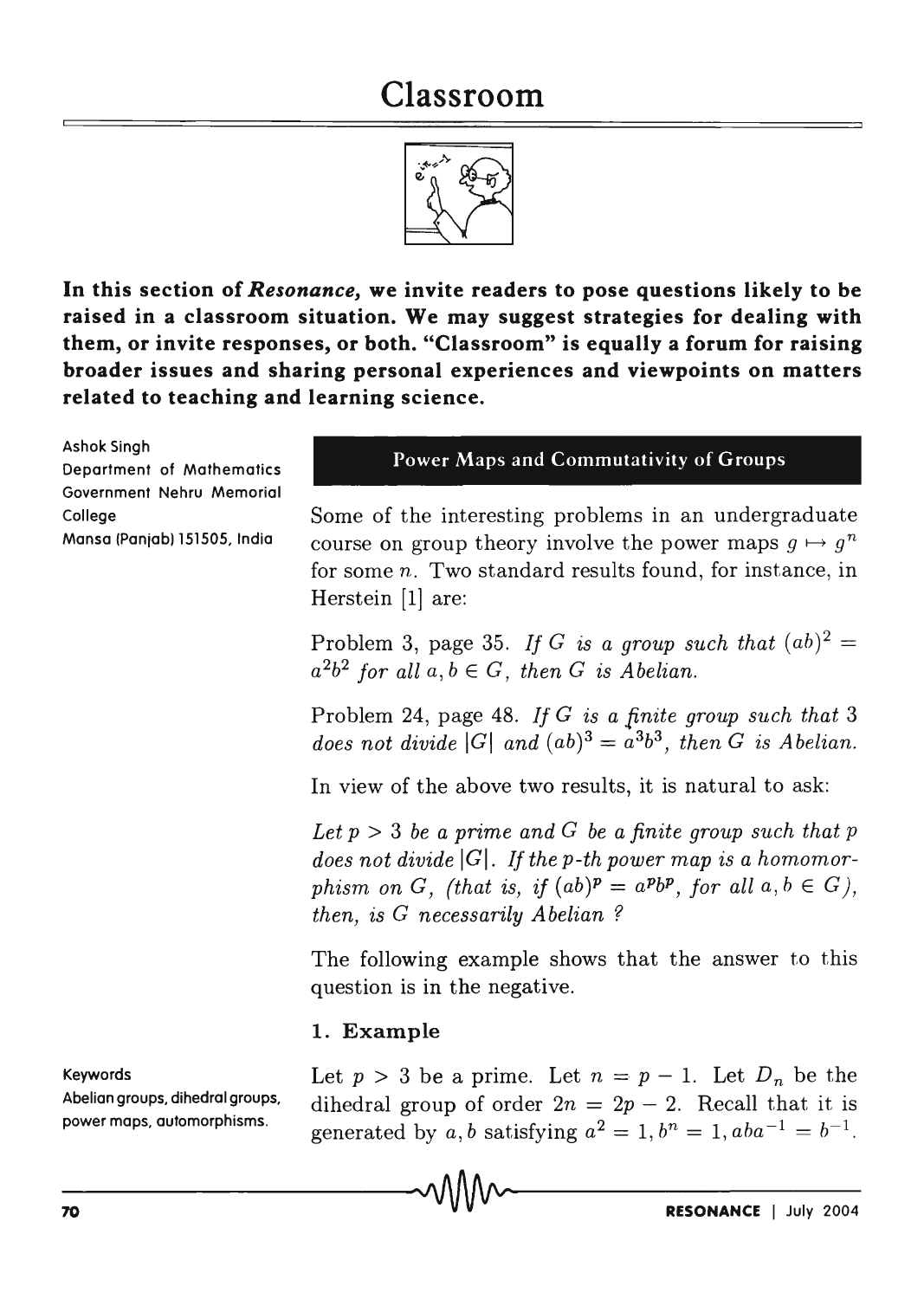It can also be realised as the group of symmetries of a regular *n*-gon. Since  $n > 2$ ,  $D_n$  is not Abelian. Since half of the elements of this group are of order 2 and the other half form a cyclic group of order nand *n* is even, we get  $x^n = 1$  for all  $x \in G$ . Thus  $x^p = x$  for all  $x \in G$ . So, trivially  $(xy)^p = x^p y^p$  for all  $x, y \in D_n$ .

Thus, the answer to our question is in the negative for  $p > 3$ . For  $p > 5$ , we can find an even smaller sized counter example. Suppose  $p-1 = 2m, m \geq 3$ . Let  $G = D_m$  be the dihedral group of order  $2m$ . G is not Abelian. Clearly  $x^{p-1} = 1$  for all  $x \in G$ . So  $(xy)^p = x^p y^p$ for all  $x, y \in G$ .

Contrast this with another result (Problem 15, page 103, in [1]) which asserts:

If p is a prime dividing  $O(G)$  and the p-th power map is *a homomorphism on G, then* G *has nontrivial center and a unique p-Sylow subgroup P and a normal subgroup N* such that  $G = PN$  and  $P \cap N = 1$ .

We prove the following result on the positive side.

### 2. **Theorem**

Let G be a finite group and for each natural number n, *let*  $\theta_n$  denote the map  $g \mapsto g^n$  on G. Then, we have:

(i) If  $(n-1, |G|) = 1$ , then  $\theta_n$  has no fixed points on G *other than the identity.* 

(ii) *If*  $\theta_n$  *is a homomorphism, then*  $x^n y^{n-1} = y^{n-1} x^n$   $\forall x$ .  $y \in G$ . Further if also  $(n-1, |G|) = 1$ , then  $\theta_{n-1}$  is a *bijection on* G,

(iii)  $\theta_n$  *is an automorphism if, and only if, it is a homomorphism and*  $(n, |G|) = 1$ , *and* 

(iv) If  $\theta_n$  is an automorphism, then  $x^{n-1} \in Z(G)$ , the *centre of G*  $\forall x \in G$ . If also  $(n - 1, |G|) = 1$ , *then G is Abelian.*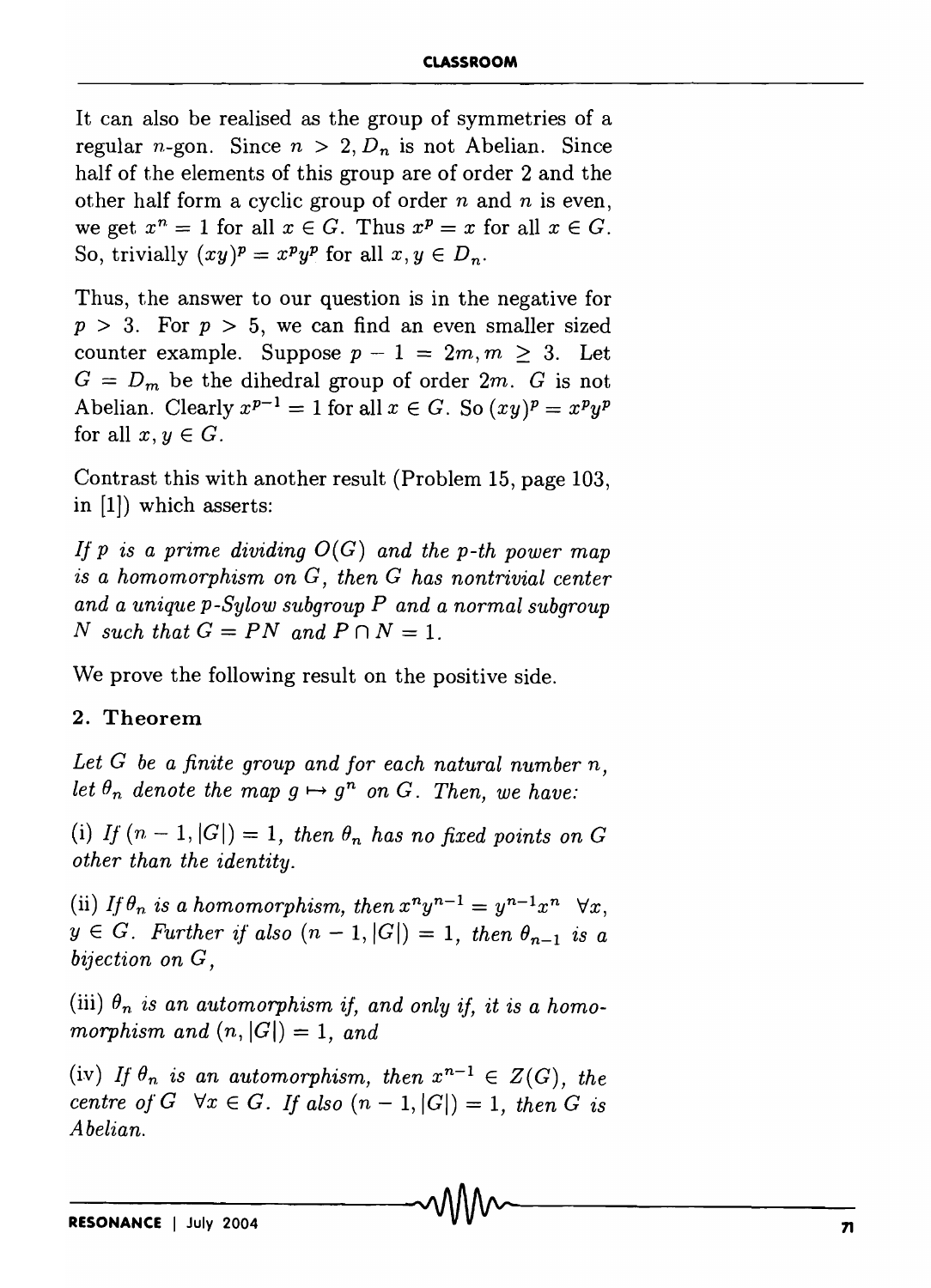PROOF. (i) Evidently,  $\theta_n(x) = x$  implies that  $x^{n-1} = 1$ and hence  $x = 1$ .

(ii) Now  $(ab)^n = a^n b^n$  implies

$$
(ba)^{n-1} = a^{n-1}b^{n-1}.
$$
 (1)

Premultiplying by *ba* we get  $(ba)^n = ba^n a^{n-1}$ . So  $b^n a^n =$  $ba^n b^{n-1}$ , which is  $b^{n-1} a^n = a^n b^{n-1}$ . Now suppose that in addition to  $\theta_n$  being a homomorphism, we are also given that  $(n - 1, |G|) = 1$ . If  $x^{n-1} = y^{n-1}$ , we have, by  $(1), (y^{-1}x)^{n-1} = x^{n-1}(y^{-1})^{n-1} = x^{n-1}(y^{n-1})^{-1} = 1.$  As  $(n-1, |G|) = 1$ , we get  $y^{-1}x = 1$ . Thus,  $\theta_{n-1}$  is 1-1 and hence onto.

(iii) Clearly, if  $(n, |G|) = 1$ , then  $\theta_n$  is 1-1 and hence, onto as well. Conversely, if  $\theta_n$  is an automorphism and p a prime dividing  $(n, |G|)$ , then there is an element of order p, by Cauchy's Theorem (see Theorem 2.11.3, page 87, in [1]) and this element is in Ker  $\theta_n$ .

(iv) Suppose  $\theta_n$  is an automorphism. We know from (ii) that  $x^n y^{n-1} = y^{n-1} x^n$   $\forall x, y \in G$ . Since  $\theta_n$  is a bijection, so every element of G is an *n*th power. So  $y^{n-1} \in$  $Z(G)$   $\forall y \in G$ . Now supose also that  $(n-1, |G|) = 1$ . Then, by (ii),  $\theta_n$  is a bijection. So every element of G is an  $(n-1)$ th power. So  $G \subseteq Z(G)$ . Hence G is Abelian.

### 3. Remarks

(a) The condition  $(n-1, |G|) = 1$  in (iv) is necessary. For example, if  $n = |G| + 1$ , then  $\theta_n$  is the identity map but there are certainly nonabelian groups !

(b) If  $n$  has prime order in the multiplicative group of integers mod |G|, and  $(n - 1, |G|) = 1$  and  $\theta_n$  is a homomorphism, then, by Theorem  $2(ii)$ , it is a fixed-point-free automorphism of prime order and a powerful theorem of J G Thompson [2] asserts that G must be nilpotent. However, by Theorem  $2(iv)$ , G is in fact Abelian. A very interesting related result is the following (Problem 11, page 70 in [1]):